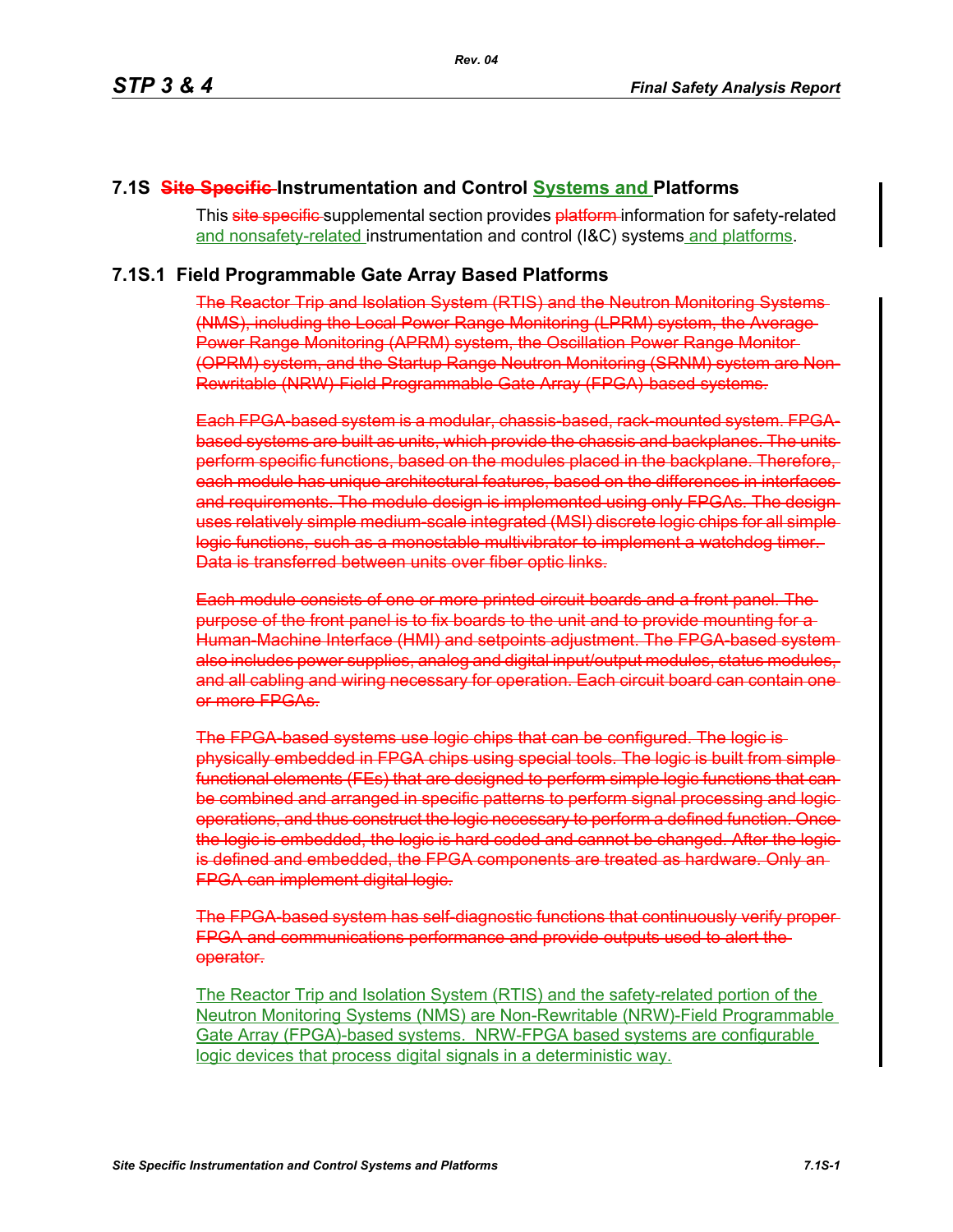# **7.1S.1.1 Reactor Trip and Isolation System**

The Reactor Trip and Isolation System (RTIS) provides the logic and control functions for the Reactor Protection System (RPS) and Main Steam (MS) isolation. RPS is described in greater detail in Section 7.2. The RTIS is one part of the Safety System Logic and Control (SSLC).

The RTIS consists of modules for Digital Trip Functions (DTFs), Trip Logic Functions (TLFs), Output Logic Units (OLUs), and Load Drivers (LDs). The RTIS also contains a separate module for Suppression Pool Temperature Monitor (SPTM). The SPTM is described in Section 7.6.1.7.

The RTIS contains four redundant divisions of DTFs. The DTFs take digitized sensor information from sensors or the SPTM as input. For each system function, the DTF is a comparison of inputs to pre-programmed threshold levels (i.e., setpoints) for possible trip action. The result of the DTF is a discrete trip decision for each setpoint comparison. Each safety division performs the same DTF trip decision based on the independent inputs associated with its own division.

The trip decisions from the DTF in each division are used as input to the TLF performed by each of the four safety divisions. The DTF trip decision results are passed to other divisions through isolated communication links as described in Section 7.9S. The TLF processes DTF trip decisions from all four safety divisions resulting in trip output decisions based on 2-out-of-4 coincidence logic format. The logic format is fail-safe (i.e. loss of signal causes trip conditions) for the TLF and associated DTF. Loss of signal or power to a single division's equipment performing the TLF causes a tripped output state from the TLF, but the 2-out-of-4 configuration of the actuator load drivers prevents simultaneous deenergization of both pilot valve solenoids.

The TLF also receives input directly from the Neutron Monitoring System (NMS) and manual control switches. The details of the NMS system are provided in Section 7.6.1.1.

The trip coincident logic output from the TLF is sent to Output Logic Units (OLUs). The OLUs use devices that provide a diverse interface for the following manual functions:

- Manual reactor trip (per division: 2-out-of-4 for completion).
- **MSIV** closure (per division: 2-out-of-4 for completion).
- MSIV closure (eight individual control switches).
- RPS and MSIV trip reset.
- **TLF output bypass**

The OLUs distribute the automatic and manual trip outputs to the MSIV pilot valve and scram pilot valve actuating devices and provide control of trip seal-in, reset, and TLF output bypass (division-out-of-service bypass). Bypass inhibits automatic trip but has no effect on manual trip. The OLUs also provide a manual test input for de-energizing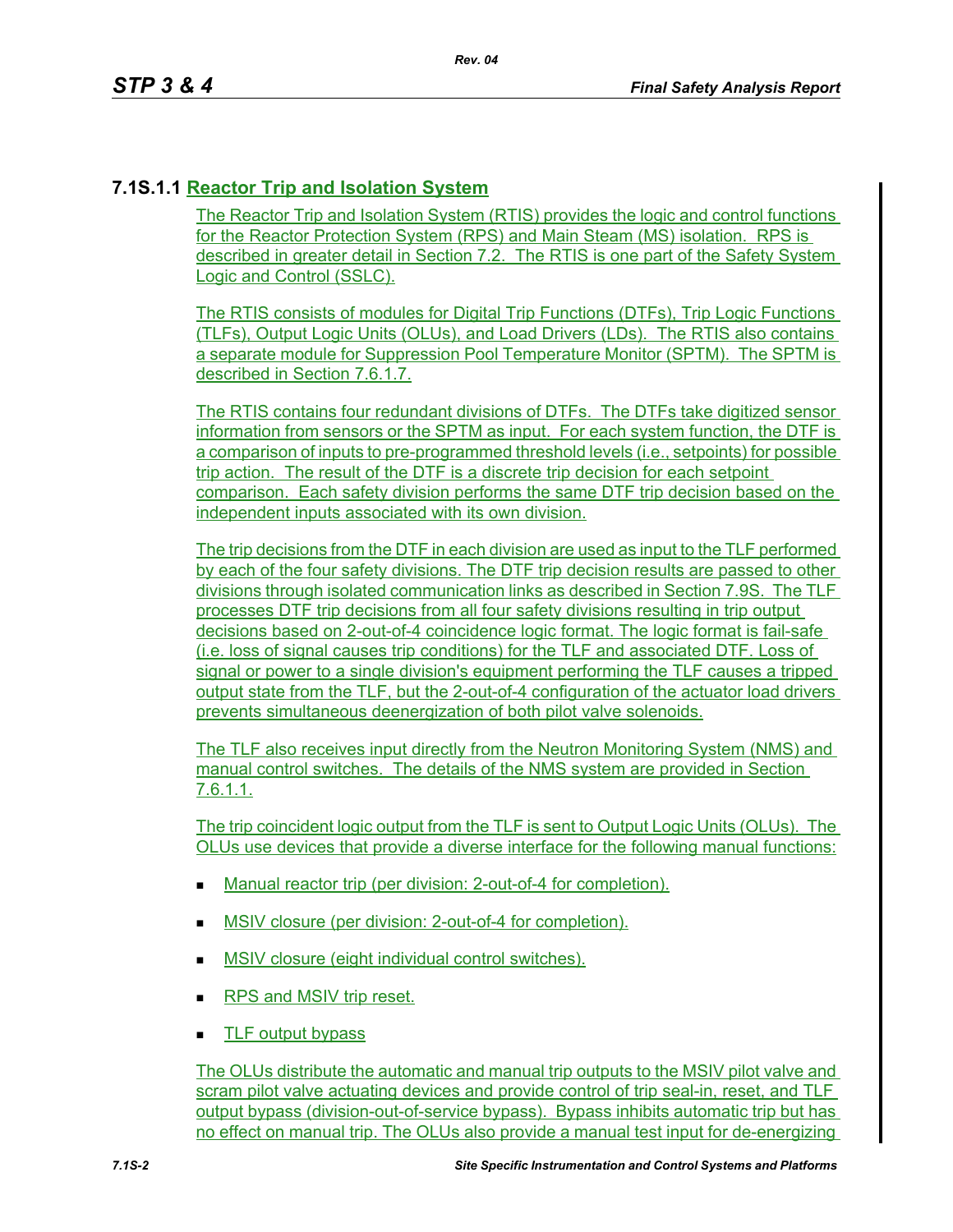a division's parallel load drivers (part of the 2-out-of-4 output logic arrangement) so that scram or MSIV closure capability can be confirmed without solenoid de-energization. The OLUs are located external to the TLU equipment that implements the TLF so that manual MSIV closure or manual reactor trip (per division) can be performed either when a division's logic is bypassed or when failure of sensors or logic equipment causes trip to be inhibited.

If a 2-out-of-4 trip condition is satisfied within the TLF, all four divisions' trip outputs produce a simultaneous coincident trip signal (e.g., reactor trip) and transmit the signal through hardwired connections to OLUs that control the protective action of the final actuators. The load drivers for the solenoids are themselves arranged in a 2-out-of-4 configuration, so that at least two divisions must produce trip outputs for protective action to occur.

Bypass logic implemented by RTIS is described in Section 7.2.1.1.4.1(2) and shown on Figure 7.2-2.

Each of the four RTIS divisions are powered from their respective divisional Class 1E power supply. In the RTIS, independence is provided between Class 1E divisions, and also between the Class 1E divisions and non-Class 1E equipment.

### **7.1S.1.2 Neutron Monitoring System**

A detailed description of the Neutron Monitoring System (NMS) is provided in Section 7.6.1.1 for safety related functions.

#### **7.1S.1.3 Platform Description**

The Reactor Trip and Isolation System (RTIS) and the safety-related portion of the Neutron Monitoring Systems (NMS) are implemented using Non-Rewritable (NRW)- Field Programmable Gate Array (FPGA)-based platforms.

Each FPGA-based system is a modular, chassis-based, rack-mounted system. FPGAbased systems are built as units, which provide the chassis and backplanes. The units perform specific functions, based on the modules placed in the backplane. Therefore, each module has unique architectural features, based on the differences in interfaces and requirements. The module design is implemented using only FPGAs. The design uses relatively simple medium-scale integrated discrete logic chips for all simple logic functions, such as a monostable multivibrator to implement a watchdog timer. Data is transferred between units over optical links.

Each module consists of one or more printed circuit boards and a front panel. The purpose of the front panel is to fix boards to the unit and to provide mounting for a Human-Machine Interface (HMI) and setpoints adjustment. The FPGA-based system also includes power supplies, analog and digital input/output modules, status modules, and all cabling and wiring necessary for operation. Each circuit board can contain one or more FPGAs.

The FPGA-based systems use logic chips that can be configured. The logic is physically embedded in FPGA chips using special tools. The logic is built from simple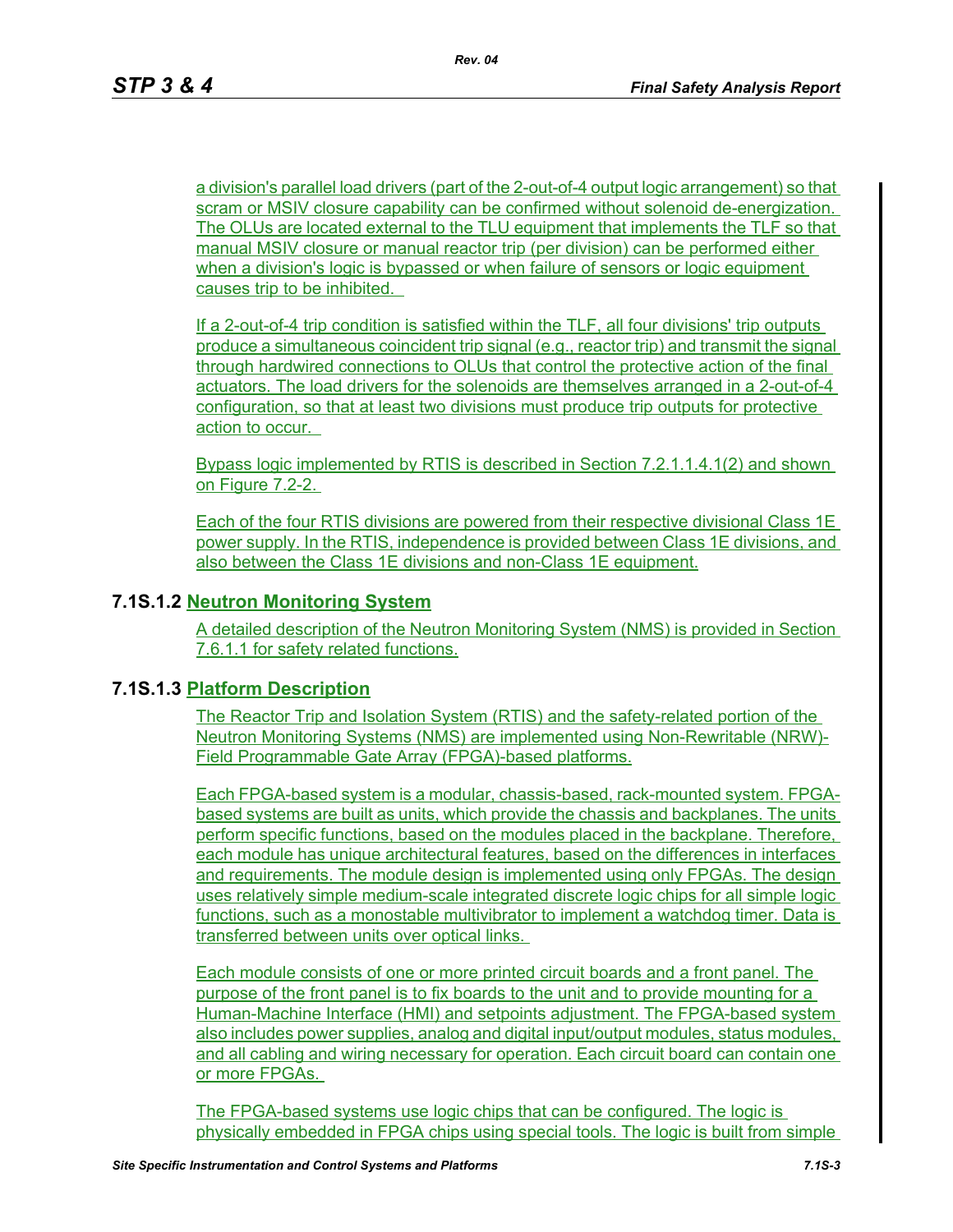*Rev. 04*

functional elements (FEs) that are designed to perform simple logic functions that can be combined and arranged in specific patterns to perform signal processing and logic operations, and thus construct the logic necessary to perform a defined function. Once the logic is embedded, the logic is hard coded and cannot be changed. After the logic is defined and embedded, the FPGA components are treated as hardware. An FPGA can only implement digital logic.

The FPGA-based system has self-diagnostic functions that continuously verify proper FPGA and communications performance and provide outputs used to alert the operator.

Each FPGA-based systems have the following attributes:

**Intra-Division Communication** 

Data is transferred between units over optical links by the communication modules. The safety-related system has a one-way optical communication data link, providing fixed data sets to each safety-related system and to the nonsafetyrelated system with Class 1E to non-Class 1E isolation. RTIS offers no possibility of data transfer from the nonsafety to the safety equipment.

 $\blacksquare$  Input / Output (I/O)

There are I/O modules that are located in the units. Analog Output (AO) modules have analog outputs of up to 16 channels. There are several types of AO modules for different output ranges. AO Module provides electrical isolation capability from safety to nonsafety system. Digital I/O modules have four digital inputs and 16 digital outputs. External inputs and internals are isolated using photo couplers and solid-state relays.

**Power Supply** 

The power supply module provides low voltage direct current (DC) power for equipped modules in each unit. The safety-related system has redundant power supply modules in each unit. The RTIS equipment is divisionally powered from multiple Class 1E power sources, one of which is DC backed.

### **7.1S.2 Microprocessor Based Platforms**

The Engineered Safety Features Logic and Control System (ELCS) provides the instrument and control functions of automatic actuation and control, manual control, and display for the Engineered Safety Features (ESF) systems. The ELCS Controller subsystem is modular. A passive backplane connects individual module slots, whichcan house the controller module intra-division communication module, and input/output modules. Major elements of the ELCS include the following:

- Controller (including high speed serial link communications)
- Input/Output (I/O)
- ntra-division network communications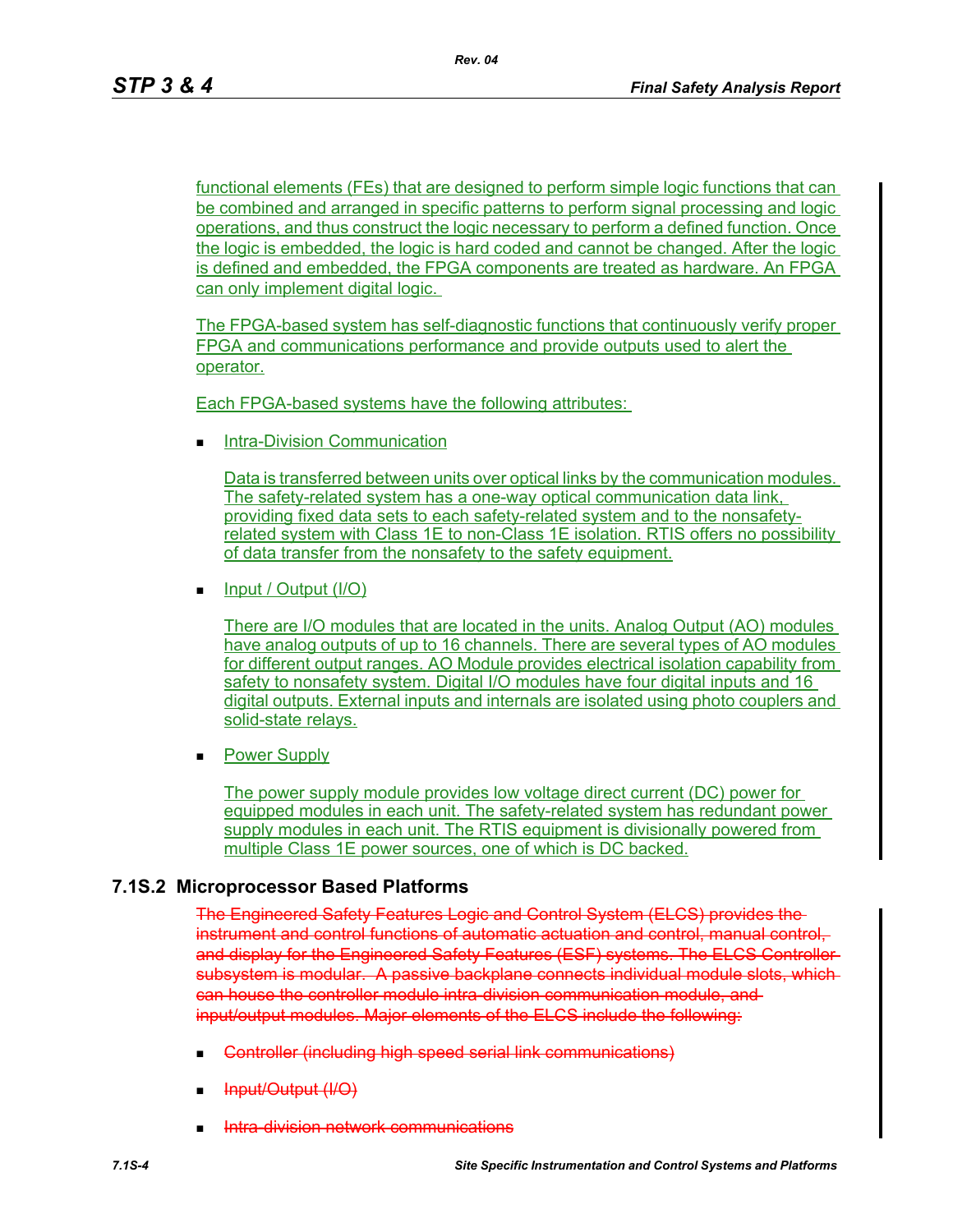- Flat panel display
- Maintenance and test panel
- Power supplies
- Component interface and module

Sensors provide signal inputs to the Digital Trip Function (DTF) I/O that provide signal data acquisition and signal output capability for each division's DTF.

The DTF provides a comparison of signal inputs to associated setpoints, which determine the trip status for each ESF safety function. The DTF communicates trip status to the Safety Logic Function (SLFs) in each division by means of fiber opticbased HSL communication links.

SLFs are provided in each of the three ESF divisions that provide electromechanical component actuation. Each division's SLFs receive ESF safety function actuation status signals from each of the DTFs in the four redundant divisions. The division's SLFs calculate ESF system level actuation status by determining whether there is a two-out-of-four coincidence of DTF ESF safety function trip signals.

In addition to the Class 1E actuation functions, ELCS provides the following safetyrelated support functions:

- **Devator Human-Machine Interface (HMI) for display and manual component**control. Each division contains a dedicated Operator HMI on the Main Control Panel and on the Large Display Panel.
- **Maintenance and Test Panel (MTP), which provides the technician interface for**periodic testing, surveillance, and maintenance. Each division of ELCS has a dedicated MTP. The MTP also provides a unidirectional, fiber optically isolated, output link to the non-safety systems.

The equipment includes self-diagnostics to detect hardware failures and problems with communication messages. These diagnostics typically indicate fault detection when the equipment communicates with the controller, such as when the controller communicates with an I/O module over the backplane to perform I/O.

The Engineered Safety Features and Control System (ELCS) will be implemented with a microprocessor based platform.

#### **7.1S.2.1 Engineered Safety Features Logic and Control System (ELCS)**

The Engineered Safety Features Logic and Control System (ELCS) provides the instrumentation and control functions of automatic actuation, control and display for the Engineered Safety Features (ESF) systems.

The ELCS contains four redundant divisions of Digital Trip Functions (DTFs). The four divisions of DTF safety function actuation status are communicated to three divisions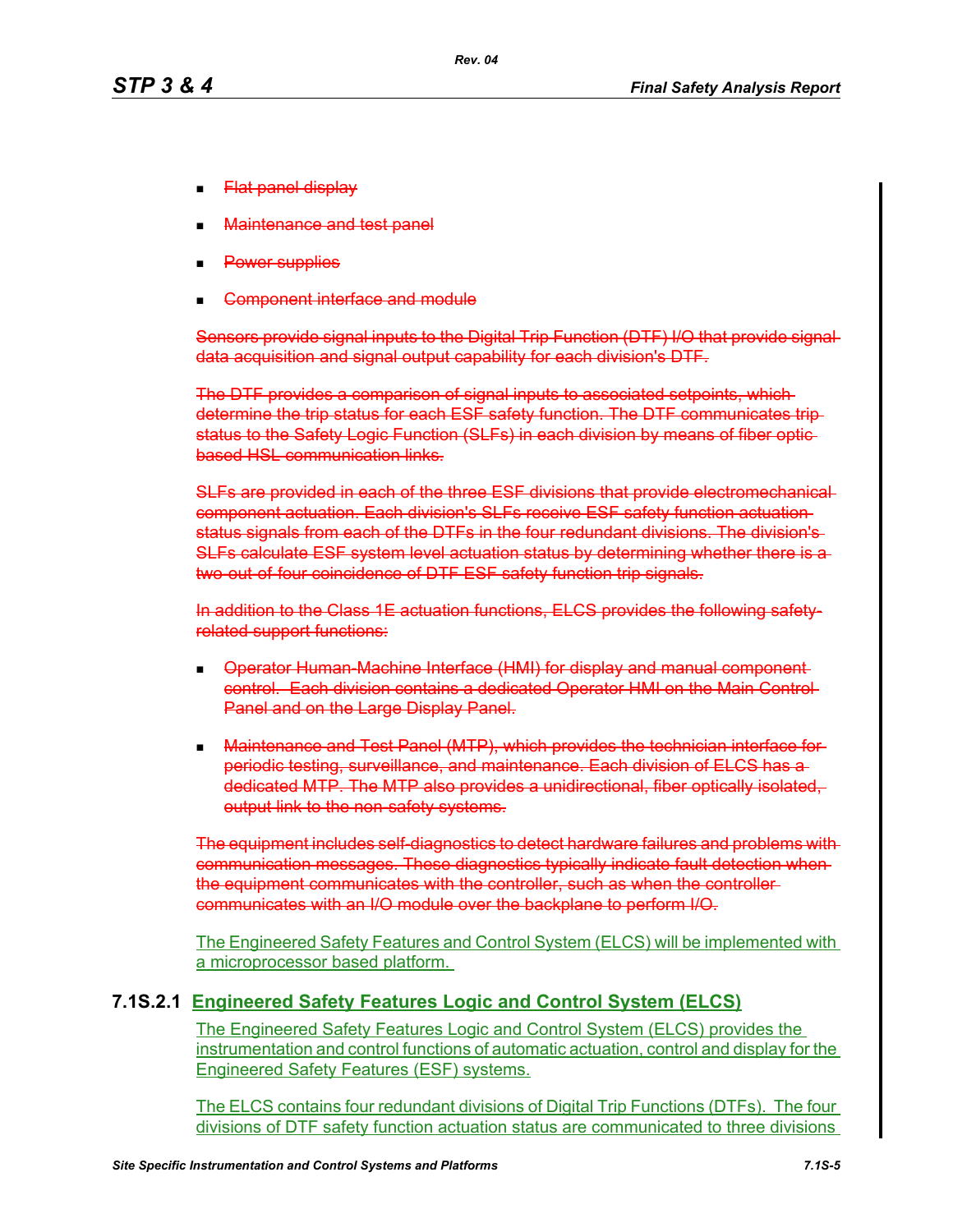of Safety Logic Functions (SLFs), which correspond to the three divisions of ESF actuated equipment. Each SLF performs two-out-of-four logic on the four redundant DTFs. The DTF to SLF communication and isolation features are described in Section 7.9S.

*Rev. 04*

Each ELCS division is powered from independent power sources.

For the four redundant divisions of ELCS DTFs, any single division of sensors from one DTF can be manually bypassed, causing the ESF safety function actuation logic in the SLFs to become two-out-of-three, while the bypass state is maintained. The bypass status is indicated in the main control room until the bypass status is removed. Only one division can be placed in bypass. An interlock rejects attempts to remove more than one division from service at a time.

As shown in Tier 1 Figure 3.4B, each of the three ESF component actuation divisions contains a minimum of two SLFs. The SLF logic for ECCS functions (i.e. initiation of Reactor Core Isolation Cooling, High Pressure Core Flooder or Automatic Depressurization) is implemented using two redundant SLF processing channels per division. The two redundant channels receive the data from the four redundant divisional DTFs, manual control switch inputs and contact closures. The two redundant SLF processing channels perform the same ESF safety function action logic. One of the two SLFs processes initiation logic for functions that service the reactor vessel at low pressure (e.g. RHR), while a second SLF provides the same support for the vessel at high pressure (e.g. Reactor Core Isolation Cooling (RCIC system and High Pressure Core Flooder (HPCF)) system).

The two redundant SLF processing channels must agree for initiation of the ESF safety function to occur. Two SLF processing channels are used to prevent the inadvertent system level actuation of the ESF safety functions that inject coolant to the core or depressurization.

However, in the event of a failure detected by self diagnostics within either processing channel, a bypass (ESF output channel bypass) is applied automatically (with manual backup) such that the failed SLF processing channel is removed from service. SLF processing channel failures are alarmed in the main control room. If a failed channel is not automatically bypassed, the operator is able to manually bypass the failed channel.

The two-out-of-two voting of the two SLF processing channels is performed on a component basis with non-microprocessor based equipment or with a separate actuation for a valve from one SLF processing channel and a related pump actuation from the second SLF processing channel, where both are required to initiate coolant injection.

As shown in Tier 1 Figure 3.4b, each ELCS division includes the following major elements:

**EXECT** Sensors provide signal input to the ELCS. For ELCS safety functions, the appropriate sensors are connected to the Digital Trip Function.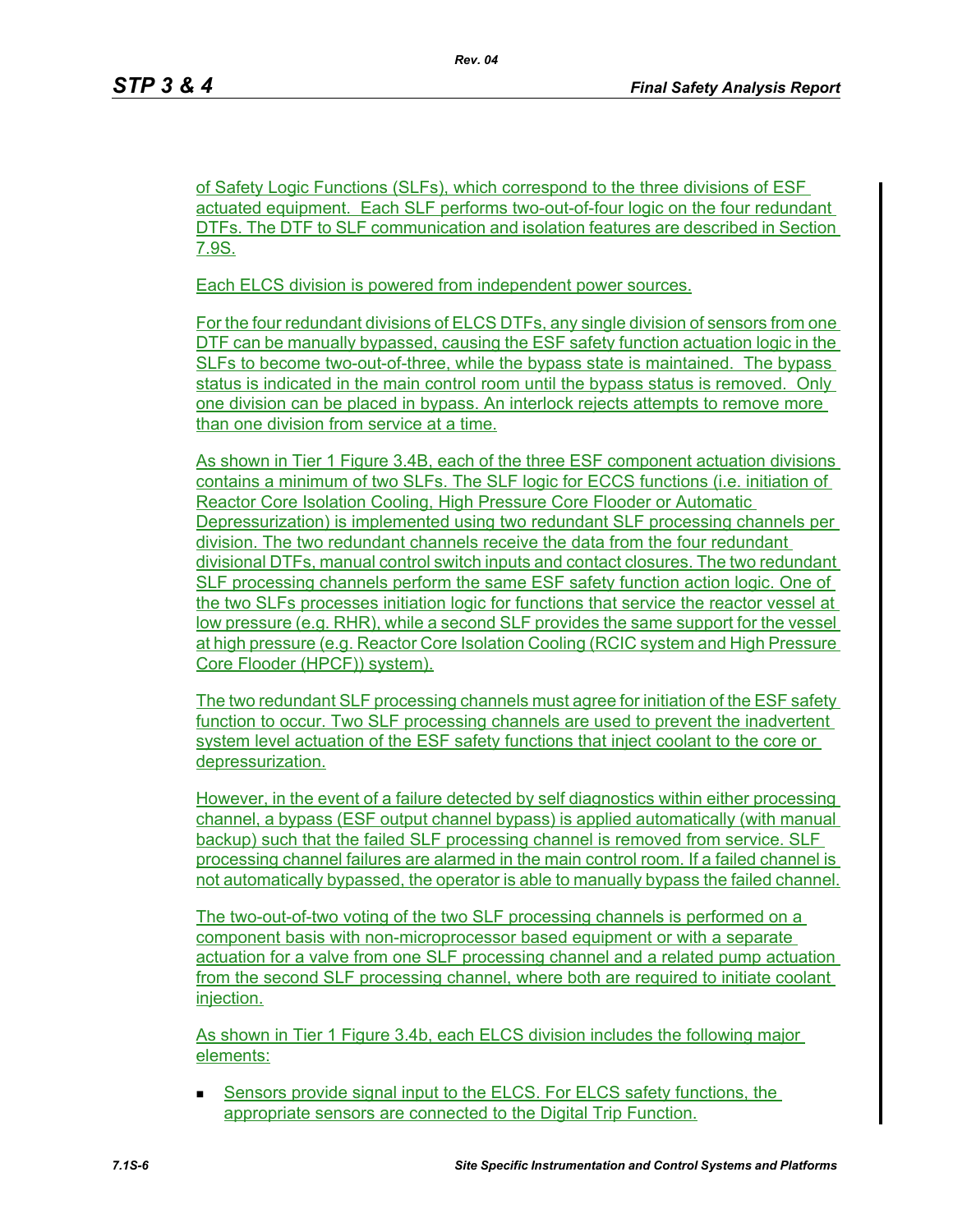*Rev. 04*

- **The Digital Trip Function receives input signals directly and also receives remote** input signals from a Remote Digital Logic Controller (RDLC). The RDLC communicates the remote input signals to the DTF utilizing high speed serial link (HSL) communication with redundant fiber optic modems and optical data cable. HSL communication is described in Section 7.9S.
- The DTF provides a comparison of signal inputs to associated setpoints to determine the trip status for each ESF safety function. The DRF communicates trip status to the Safety Logic Functions (SLFs) in each division by means of opticalbased HSL communication links.
- **Individual DTF to SLF communication is provided with single fiber optic cable since** the DTF and SLF are both located in the MCR area.

SLFs are provided in each of the three ESF divisions that provide electromechanical component actuation. Each division's SLFs receive ESF safety function actuation status signals from each of the DTFs in the four redundant divisions. The division's SLFs calculate ESF system level actuation status by determining whether there is a two-out-of-four coincidence of DTF ESF safety function trip signals. The SLF also receives hardwired signals for manual bypass and manual system level actuation of ESF components from I/O that is local to the SLF. The SLF communicates ESF actuation commands to the SLF I/O stations that are located in areas that are remote from the MCR by HSL. The fiber optic cables are redundant for the communication of ESF safety function actuation commands from the SLF to the SLF remote I/O.

The SLF Remote Digital Logic Controller (RDLC) provides I/O and ESF component control logic and actuation. At the RDLC a Component Interface Module (CIM) is provided for each controlled electromechanical component assigned to the SLF. The CIM interfaces the ESF actuation command signals (or control commands in the absence of actuation) from the SLFs to the electromechanical ESF component.

The CIM provides priority logic to override control when an ESF actuation occurs. Logic in the CIM also provides voting of redundant SLF processing channels signals, for ESF safety functions that require SLF redundancy. The CIM receives component position and status feedback signals from the component control circuit. The CIM provides local control capability for maintenance.

Each ELCS division has an intra-division network that connects the ELCS controllers with flat panel safety displays in the main control room and a Maintenance and Test Panel. The intra-division network is described in section 7.9S.

For each ELCS division, there are two safety display stations in the main control room. Each safety display is driven by a flat panel display subsystems.

Each ELCS division has a permanently connected Maintenance and Test Panel (MTP) and an Interface and Test Processor (ITP). The MTP and ITP are utilized for the maintenance technician functions.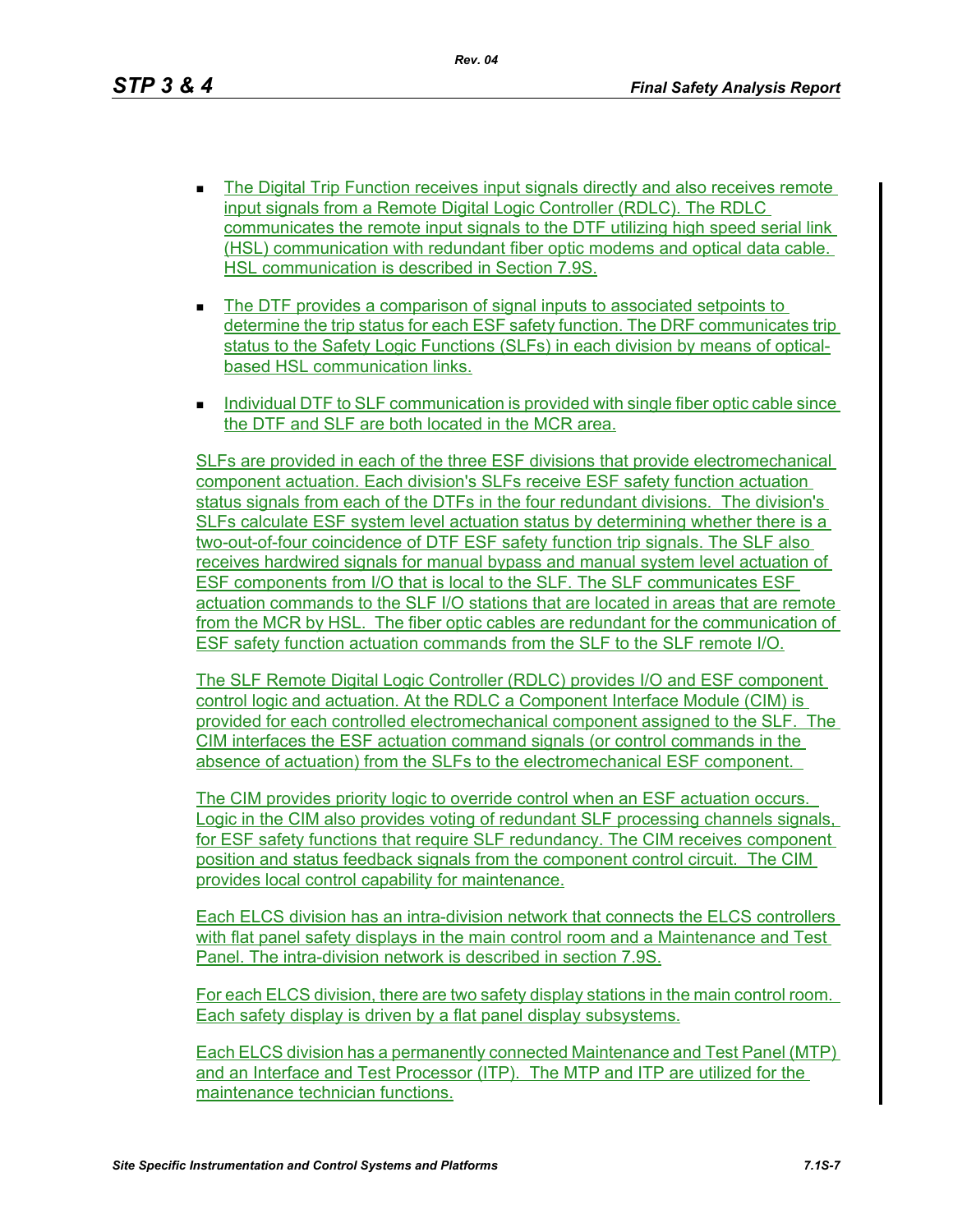## **7.1S.2.2 ELCS Platform**

The platform that implements the ELCS has the following major elements:

- Controller, including high speed serial link communications
- Intra-division Network communication
- **Input / Output**
- **Flat Panel Display**
- **Maintenance and Test Panel**
- **Power Supplies**
- Component Interface Module

The ELCS Controller subsystem is modular. A passive backplane connects individual module slots, which can house the following module types:

- Controller module
- **Intra-division communication module**
- $\blacksquare$  Input / Output modules

### **7.1S.2.3 ELCS Controller**

The controller contains two sections, a processing section and a communication section. The processing section contains a microprocessor and memory for the applications programs. The processing section memory utilizes Flash PROM for system software, Flash PROM for application software, and RAM.

The communication section contains another microprocessor and memory for communications with other Controllers in different chasses. The communications memory utilizes Flash PROM for system software and RAM. The communications section performs the HSL communications functions and the HSL diagnostics.

The two controller sections communicate through shared memory. The shared memory provides for communications isolation. The ELCS Controller performs selfdiagnostics, including an internal watchdog timer, and is able to determine that the required module types are located in the appropriate slot.

The backplane allows multiple Controllers to be utilized in a single chassis. The controllers communicate through shared memory that is located on the Intra-division communication module.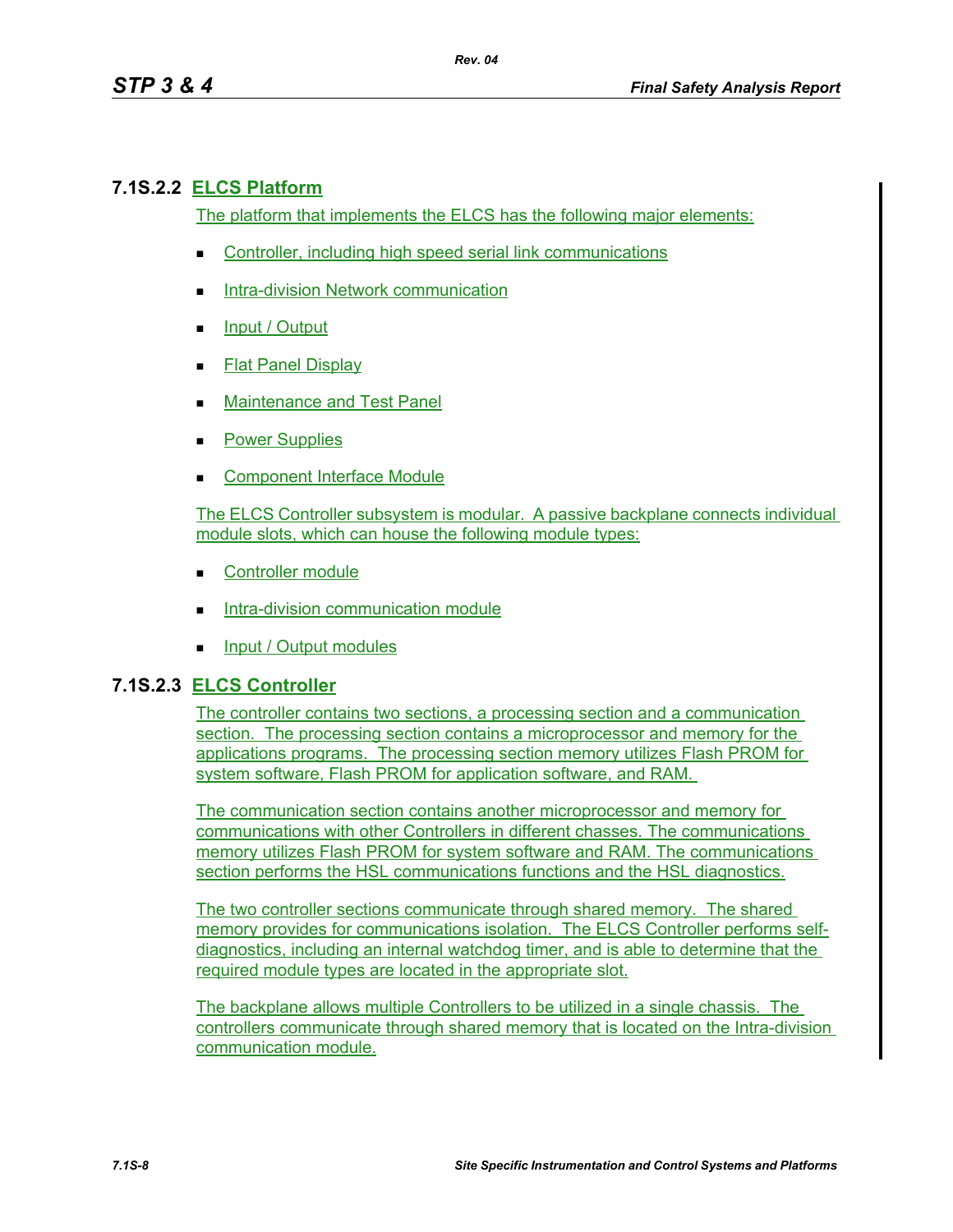#### **Intra-Division Communication**

The communication module provides the interface for the intra-division communication network. The intra-division performs communication diagnostics, Intra-division communications are described in Section 7.9S.

*Rev. 04*

Input / Output

The Controller uses compatible I/O modules that are located in the chassis with the controller. Additional chasses of I/O modules can be added to the first Controller chassis if additional I/O is necessary. A range of modules is available covering analog and digital signals of various types. In addition, there are modules for temperature measurement and rotational speed measurement.

Flat Panel Display

The flat panel display subsystem consists of the flat panel display with touch screen capability, a single board computer, and standard communication interfaces for communication to the intra-division network.

For STP Units 3 and 4, the RTIS and NMS utilize the ELCS flat panel display subsystem to display selected information. Each division of RTIS and NMS send data to a communication interface associated with the same ELCS division. The RTIS and NMS utilized serial fiber optic data links over fiber optic media. The communication interface then communicates the RTIS and NMS information to an interface module on each flat panel display subsystem. The data flow is unidirectional from RTIS and NMS to the ELCS communication interface.

■ Maintenance and Test Panel (MTP)

The MTP will be used for technician surveillance, maintenance and test functions for each division. The MTP provides the means for the operator or technician to change setpoints, insert and remove bypasses, support periodic testing, and display detailed system diagnostic messages. The MTP provides features that support the administrative control for the activities.

The MTP utilizes a flat panel display subsystem in conjunction with the ITP for monitoring diagnostics and providing a periodic test interface for other Controllers. The MTP and ITP are connected to the intra-division network.

The MTP flat panel display subsystem also includes a communication interface to the nonsafety system. The MTP communication interface to the nonsafety systems provide for communication isolation to assure that data flows in a unidirectional manner from the ELCS to the nonsafety systems. The communication interface utilizes an optical connection to the nonsafety systems to provide electrical isolation.

Power Supply

The power supply subsystem provides low voltage direct current (DC) power for the ELCS equipment that requires it. ELCS equipment is divisionally powered from multiple Class 1E power sources, one of which is DC backed.